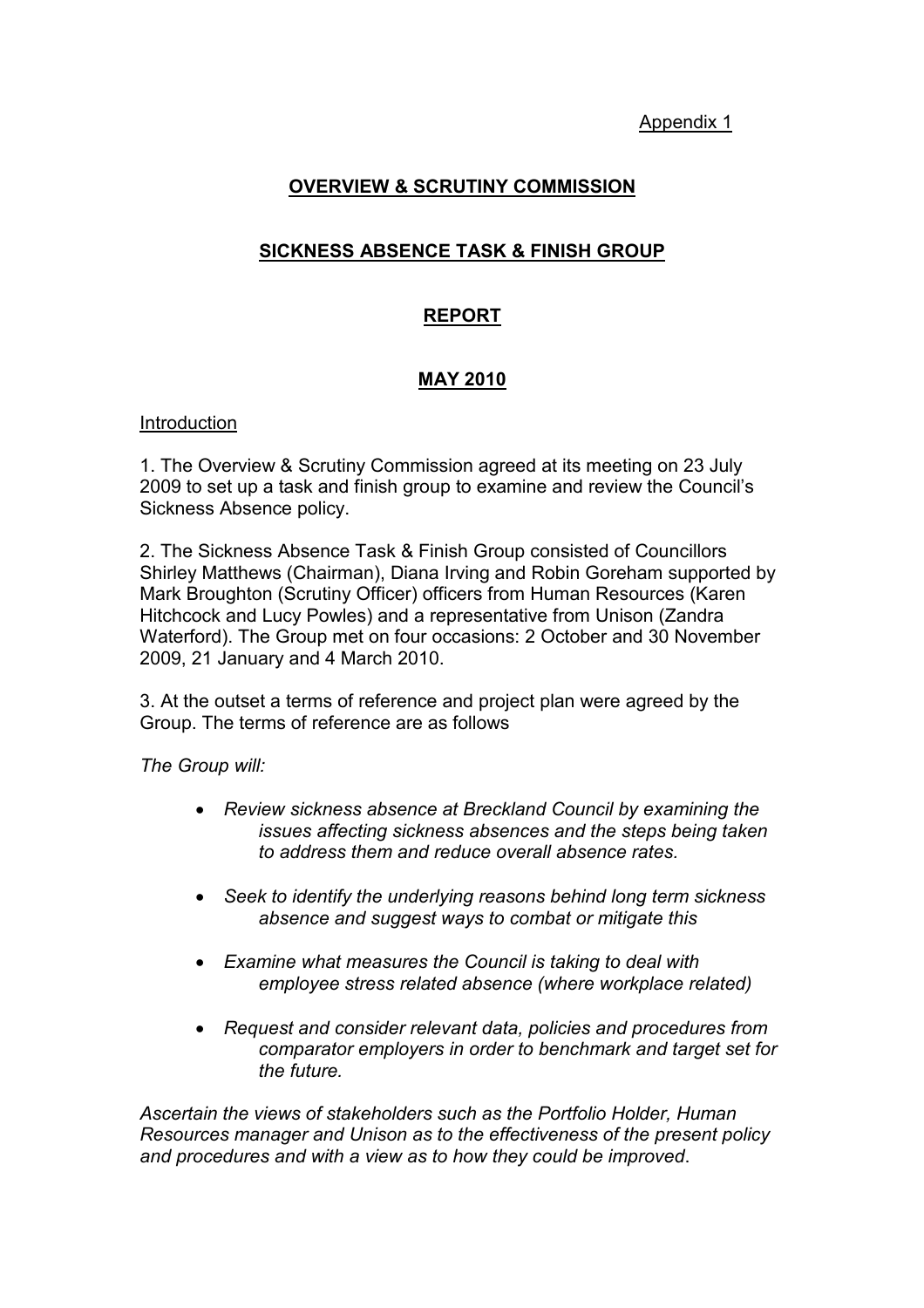4. The Group based their review of sickness absence on an evidence based approach which sought to include comparative information from peers and examined the subject in the round.

### **Background**

5. Sickness absence is a significant cost to an employer given that it represents unproductive staff time. It is quite normal to have a policy to govern the policy and procedures associated with sickness absence which is balanced in seeking to ensure that absent employees return to work as soon as practically possible whilst at the same time seeking to ensure that staff receive appropriate holistic support to enable them to perform their duties at the optimum level.

#### Statistical and Data Analysis

6. The Group considered a breakdown of sickness types (October through December 2009) which showed that "Cold Cough Flu" was the single most prominent cause of absence, equating to between 22 and 29% of cases across the Council, followed by "Benign/Malignant Tumour" at typically 10 to 25% and "Gastro", "Stress and Anxiety" and "Muscular" all rating about 7 to 15%.

7. Comparative sickness data covering the period 2006 to 2009 inclusive demonstrated that the months typically recording the highest proportion of days fte lost to sickness absence were the winter period of November to January although the 2009 figures were markedly down on the other three years covered.

8. Wider comparison of sickness absence with some other 15 local authorities across England in Breckland's CIPFA "family group" showed that Breckland performed close to the average in 2008/9, recording an average of 8.83 fte compared to the average of 8.81. As of quarter two in 2009/10, Breckland was performing well in comparison to its peer group with 3.18 fte as opposed to a group average of 4.97. The caveat on all these figures is that it only takes two or three long term absences to skew the figures significantly in a typical district council.

9. The outturn figures over the last decade are shown in Table 1. This shows that sickness absence has fluctuated with no clear trend over the years.

| Year   | Outturn (average   |
|--------|--------------------|
|        | days per employee) |
| 2000/1 | 9.53               |
| 2001/2 | 10.27              |
| 2002/3 | 7 61               |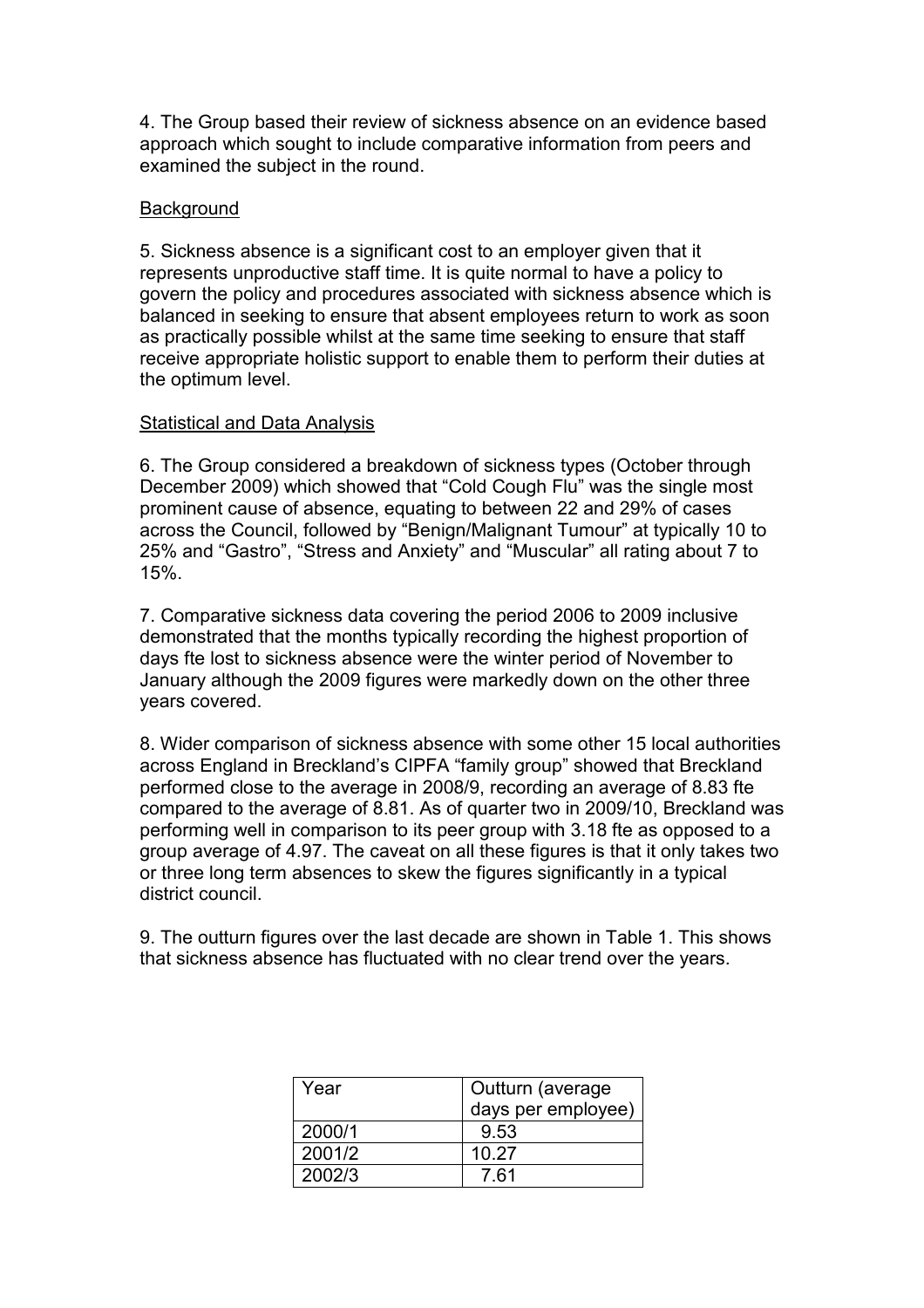| 2003/4 | 9.11  |
|--------|-------|
| 2004/5 | 9.75  |
| 2005/6 | 7.82  |
| 2006/7 | 8.71  |
| 2007/8 | 10.71 |
| 2008/9 | 8.83  |

 Table 1: Sickness Absence 2000 to 2008 Source: Performance & Policy Team

## The Present Policy

10. The Council's existing sickness absence policy was agreed in June 2008 (through Local Joint Consultative Committee and General Purposes Committee) with an agreed period of review within two years. The policy incorporates a sickness absence management policy allied to a sickness absence management and ill health procedure. It applies to all officers except any self employed (i.e. consultants) or agency workers.

11. The Group considered the policy systematically section by section and identified a number of minor wording amendments to reflect technical changes in systems since the policy was agreed. These proposed changes are shown in red (old text) and green (new text) in Appendix A attached (see also recommendation a).

12. Under "Absence Reporting Arrangements" the Group agreed that no significant changes to the wording of the policy were required. It was noted that the absence notification, certification procedure, maintaining contact with sick employees and the monitoring of sickness levels were all reasonable and required no significant amendment.

13. During the course of the review a relatively mild strain of swine flu manifested itself nationally. Members noted that in section 16 of the policy entitled "Extraordinary Circumstances" that the government had agreed that a ten day period of self certification would apply. In practical terms it was acknowledged that the provision of antiviral gel dispensers was a positive step to deal with swine flu.

14. Under "Managing Sickness Absence" the Group discussed arrangements on return to work interviews. There was a view that the basis of the return to work interview (applicable in all cases where a staff member had taken absence of one day or more) was somewhat onerous on line managers. Evidence suggested that some managers were not carrying out return to work interviews in every case, perhaps due to high workloads and the bureaucratic onus placed on them by the system. The figures for the last three months of 2009 showed that return to work interviews had taken place in 66% of cases in October, 65% in November and 72% in December.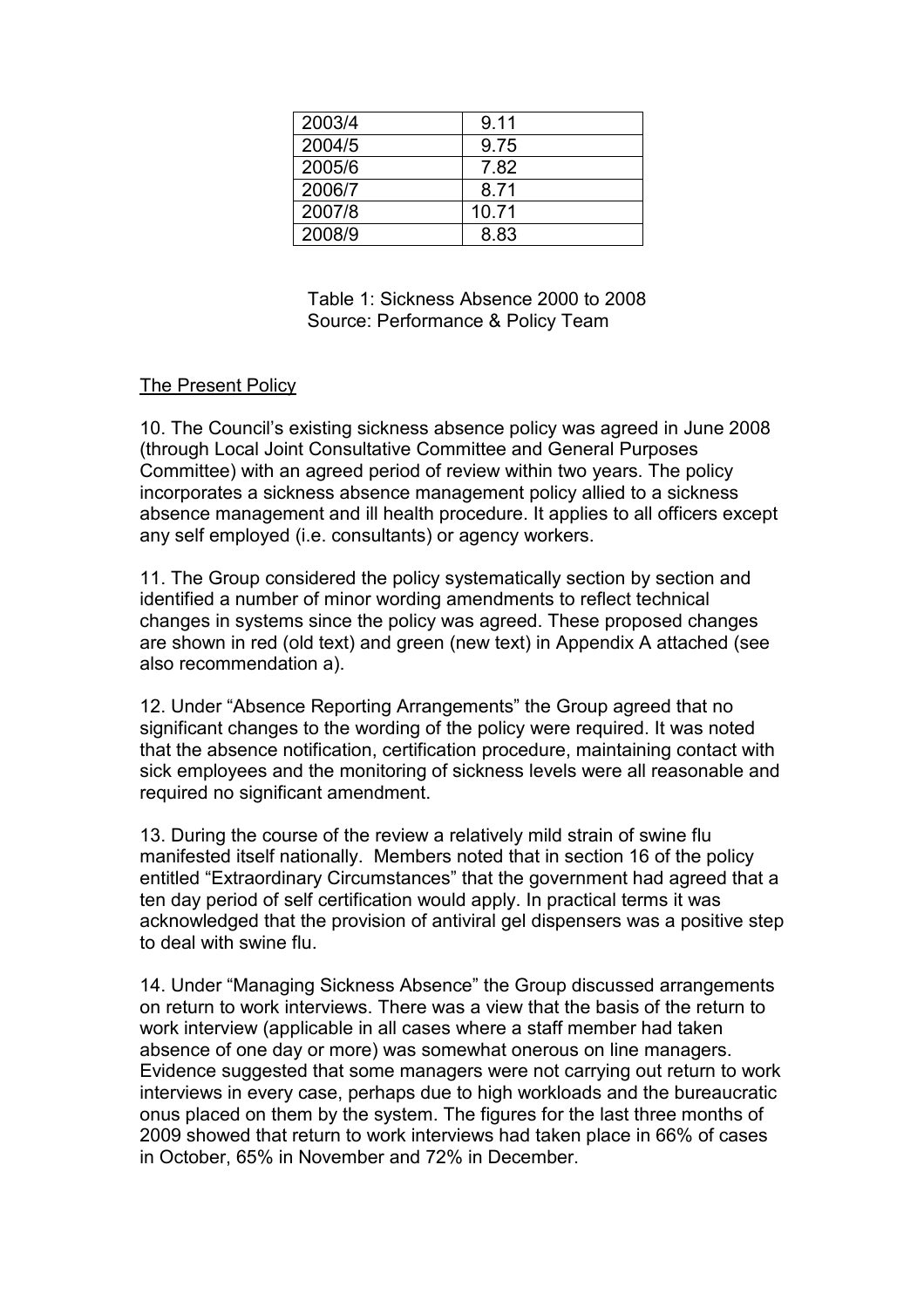15. Members acknowledged that there were differing characteristics and effects pertaining to short term as opposed to long term absence. The relevant trigger points relating to periods of short term absence (i.e. any period of absence totalling less than 30 days) were regarded as sensible and effective in providing adequate resolution of short-term absence. The employer is able to institute a so-called Performance Improvement plan (or PIP) in order to set targets for improved attendance. The number of employees on a PIP in 2009/10 was zero.

16. Long term absence is officially recognised as absences of one calendar month or more. The impact of long term absence on the organisation can often be more pronounced given the need to provide cover and holistic assistance such as through occupational health.

17. In the period from April to December 2009 there were 12 long term sickness absences at Breckland, equating to 695 working days. The total number of sick days in the April to December 2009 period was 1696 days so long term sick accounted for some 40% of the total days lost to sickness. Of these twelve cases five were due to depression or stress, two to cancer and one each to shingles, liver disease, chronic back pain, chest infection and lymphodema. It is important to note that the majority of the long term absence cases were not primarily ascribed to work related stress, rather to other external factors. Thus it was difficult to put in place measures to deal with non-work related stress.

#### Combating and Mitigating Absence

18. Officers indicated that there were a series of measures being undertaken to manage long term absence. Of the cases categorised under the cause of depression/stress it was noted that only two cases were directly work related with the remainder being due to a combination of reasons. The programme operated and promoted by the Council included a therapy scheme, self referral scheme, referrals to occupational health, and an employee assistance programme. A range of indirect wider measures helped support staff and included employee wellbeing week, a staff recognition event, weekly weigh-in and training on handling stress. The latter had been held over two sessions in January 2010 and were aimed at both managers and staff.

19. Occupational Health referrals for counselling numbered 12 in the period April 2009 to January 2010. Of these, seven cases were due to stress, three due to bereavement and two others were not disclosed. These twelve referrals accounted for some 75 counselling sessions in total.

20. The Group considered the work-life support strategy adopted by Norfolk County Council and the similar strategy adopted by Broadland Council. Whilst the possible benefits of such of strategy were recognised, members felt that with the likely fusion of Breckland and South Norfolk councils in the short to medium term under the Shared Services agenda that this issue could be best examined in tandem with South Norfolk as a future aspiration.